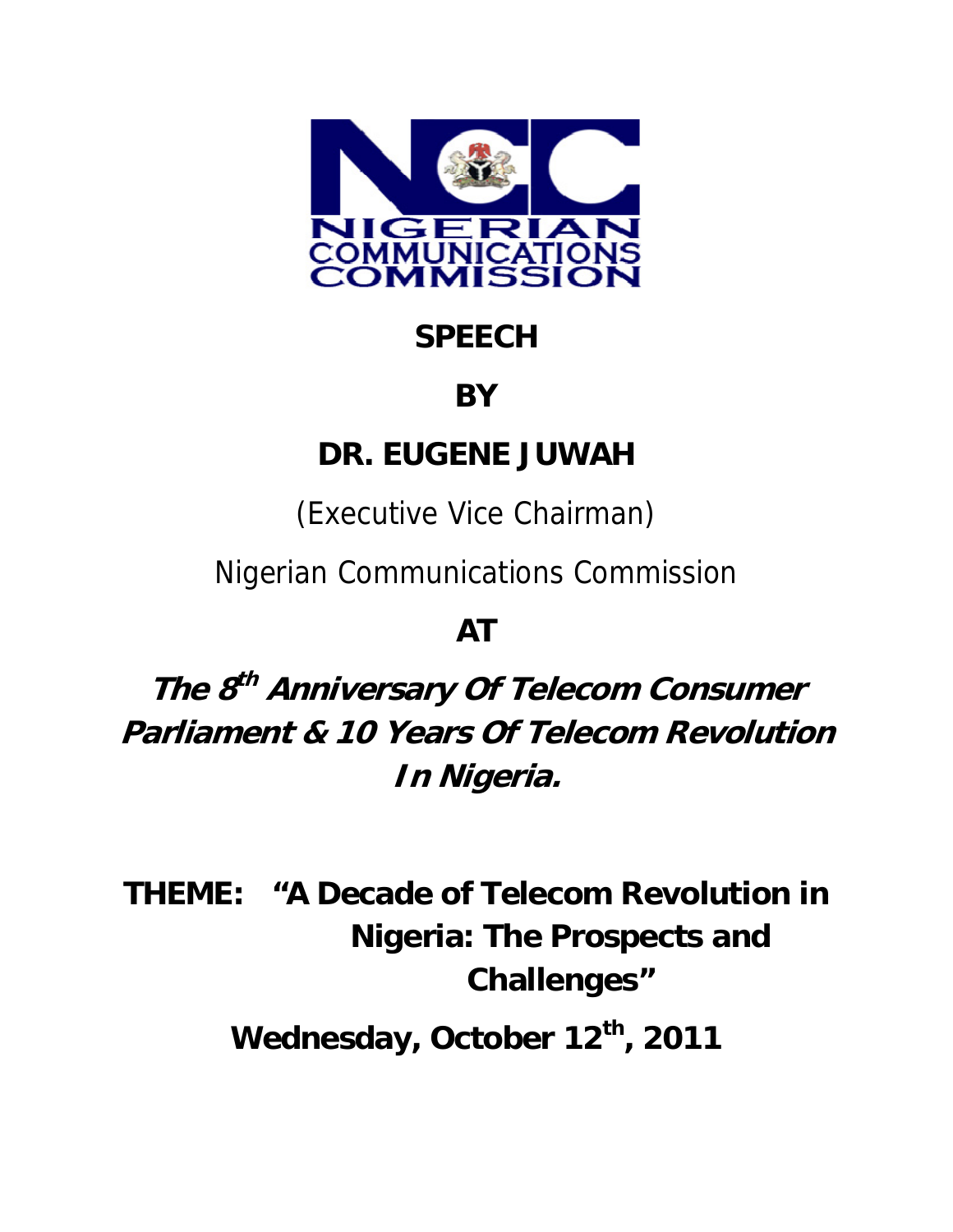#### **PROTOCOLS**:

Ladies and Gentlemen, I am delighted to welcome you all to this forum for the double celebration of the 8th Anniversary of Telecom Consumer Parliament and the 10 years of Telecom Revolution in Nigeria.

It is my expectation that this forum will provide a veritable opportunity for us to look at our industry and be able to learn a lesson from the three phases of growth. By this I mean we will look at the past, x-ray the present and project into the future. The industry is in constant growth; we need to have a check‐list as we go along otherwise we get carried away by momentary achievements.

There is a part of telecom history that people would wish we forget. The part that is not so salutary, when people have to queue to make or receive international calls. Prior to 2001, a period telecom historians now refer to as Pre‐GSM era, the industry was characterized by an incumbent operator and a few others with regional operations. An attempt was made to introduce analogue mobile service by the then incumbent, NITEL but the spread was very limited and provided the aspirations of Nigerians with little succour. The industry was incapable of responding well to the yearnings of the populace to have affordable, efficient and high quality telephone service in the country. Phones were literally decreed out of the shopping list of the ordinary folks as only about 400,000 landlines and another 25,000 analogue mobile lines were available to a population of over 120 million, putting us in the league of Mongolia and Afghanistan, countries that were either permanently in strife or disadvantaged by nature.

#### **The Telecom Revolution of 2001**

One day the story changed. In realization of the changes in global economy, there was full deregulation of the industry in Nigeria which paved way for other service providers to come into the sector. Nigeria has witnessed tremendous improvement in the number of operators, plethora of services available, tariff structure, accessibility, affordability and efficiency of the services being offered.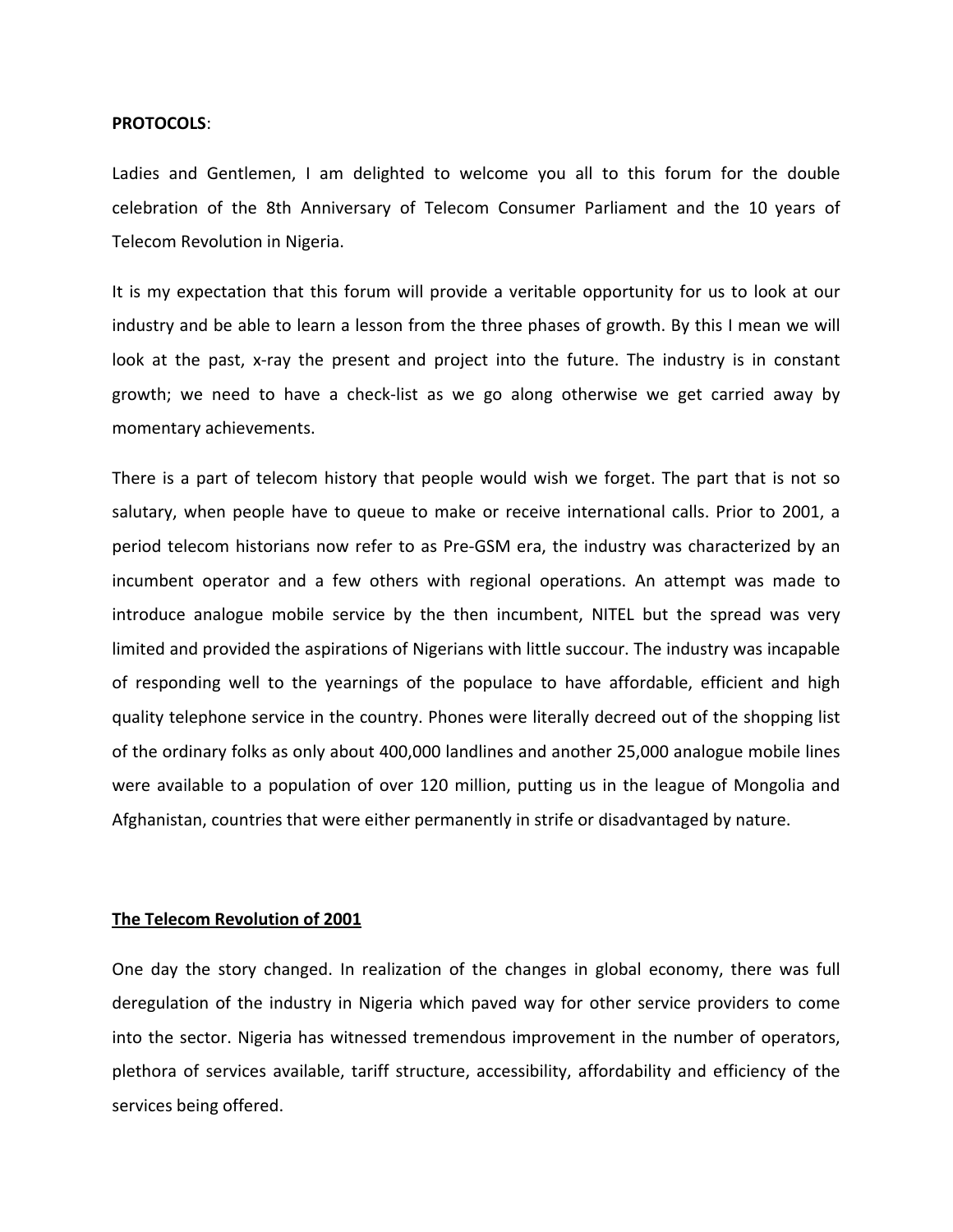This bold step of the Federal Government climaxed in August 2001 when the first set of GSM operators rolled out services after a very successful auction of Digital Mobile Licenses that was efficiently carried out by the Nigerian Communications Commission earlier in the year. This exercise attracted worldwide approval and commendation because of the transparency with which it was carried out. That auction and the subsequent service launch marked the tipping point for the industry which since then has grown in leaps, surpassing all expectations. All of a sudden the industry has become an apple pie, attracting investors and consumers as well.

The fall out from the foregoing include the following among others:

- Foreign Direct Investments (FDI) of about \$18bn.
- Increase in the revenue to the Federation Account.
- Mass direct employment of Nigerians by service providers.
- Engagement of millions of Nigerians in the downstream sector of the industry, including the umbrella phone booths which the ITU has hailed as a unique Nigerian feature.
- International respect for the nation
- Boost in business transaction between Nigeria and other countries of the world.

### **Challenges**

The NCC in fulfillment of the mandate by the Telecoms Act has ensured that Nigerians have access to telephone services at affordable prices and with the best quality possible. However, we are not unaware of the challenges which such rapid growth has visited on the industry. The good news is that the Commission is providing regulatory intervention to curtail such challenges.

The main challenge has been that of quality of service that has not reached the envisaged level of efficiency. Erratic public power supply, vandalisation of telecom infrastructure, lack of basic infrastructure, high level insecurity, multiple taxation, militancy, all collectively affect expected performance from the industry.

### **Regulatory Intervention**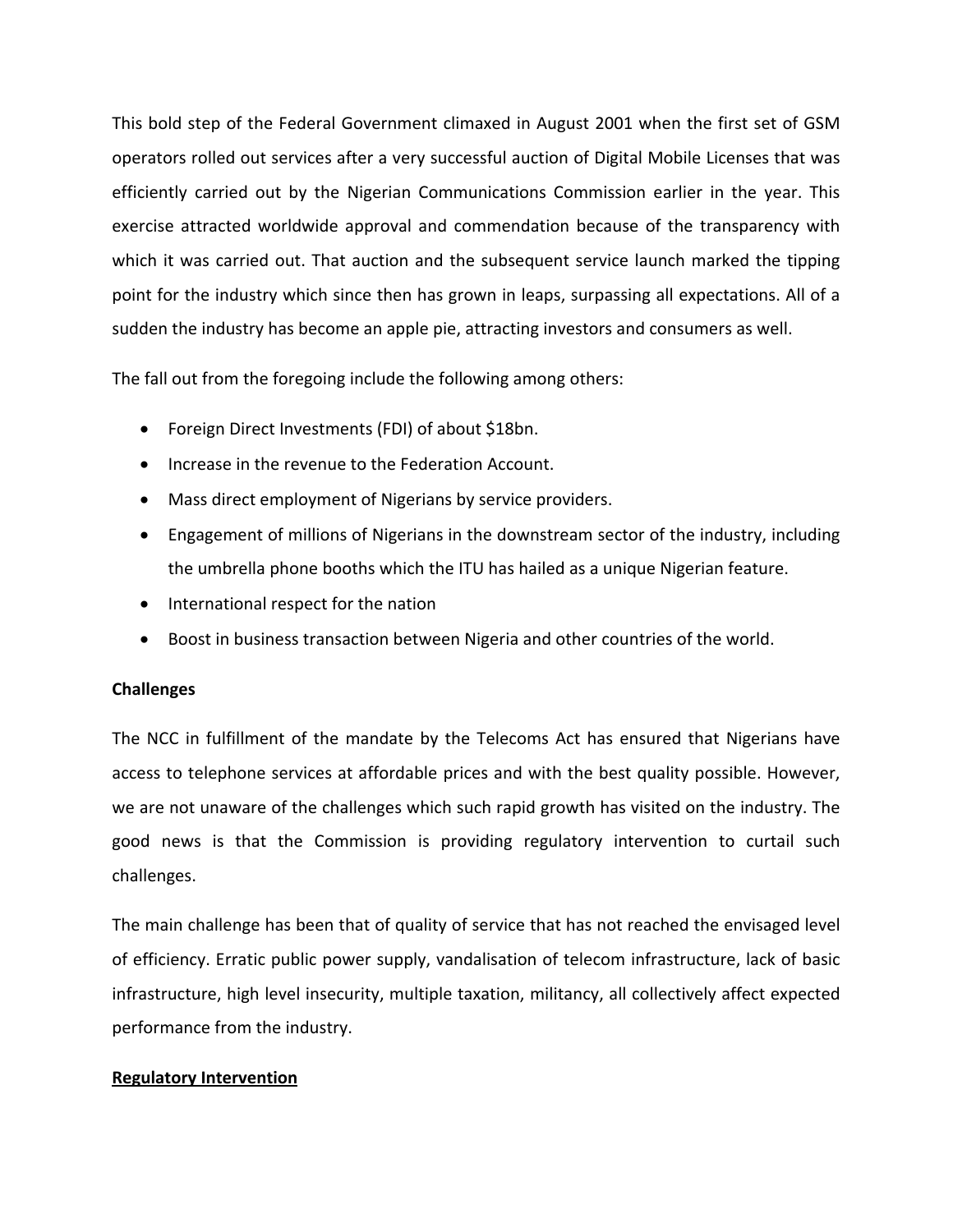The Commission has been issuing Regulatory Directions to the industry to ensure that stakeholders keep to the rule. There have been numerous guidelines on different services provided by service providers (Spread of Customer Care Centres, Threshold of Helplines by service providers, etc).

Because Consumer interest is considered as key to the performance of the industry, the NCC created Consumer Affairs Bureau which specifically ensures that consumers' interests are adequately protected. The Bureau has been able to discharge this responsibility through its PIE Mandate: designed to Protect, Inform and Educate the consumers on issues of interest.

One of the ways this mandate is being carried out is the Outreach programmes of the Commission. The outreach program includes the Telecom Consumer Parliament (TCP), Consumer Outreach Programme (COP) and the Consumer Townhall Meeting (CTM). These programs are implemented at three tiers, i.e Capital Cities, major urban centres and the rural areas, respectively.

At the forum for the outreach programmes, the stakeholders are able to deliberate on industry issues. It is a feedback mechanism to the Commission. It should be noted that key issues discussed at the forum have translated to policies at the Commission and also served as the basis for further regulatory intervention by the Commission. To date we have held 64 editions of TCP, 44 COP events and 4 TCM outings.

#### **Current developments and the future ahead**

What is paramount to us at the NCC is to have a telecom industry that is robust, vibrant and efficient, and which will be an impetus for greater economic development of the country. We are trying to promote an industry that will fully support the Mr. President's transformation agenda.

Permit me here to inform you of recent activities that will impact significantly on the future of the industry. The SIM Card Registration has just ended. At the moment there is a harmonization of the entire process to ensure that only the right and clean data gets into the consolidated data infrastructure. Those yet unregistered can take advantage of the harmonization window.